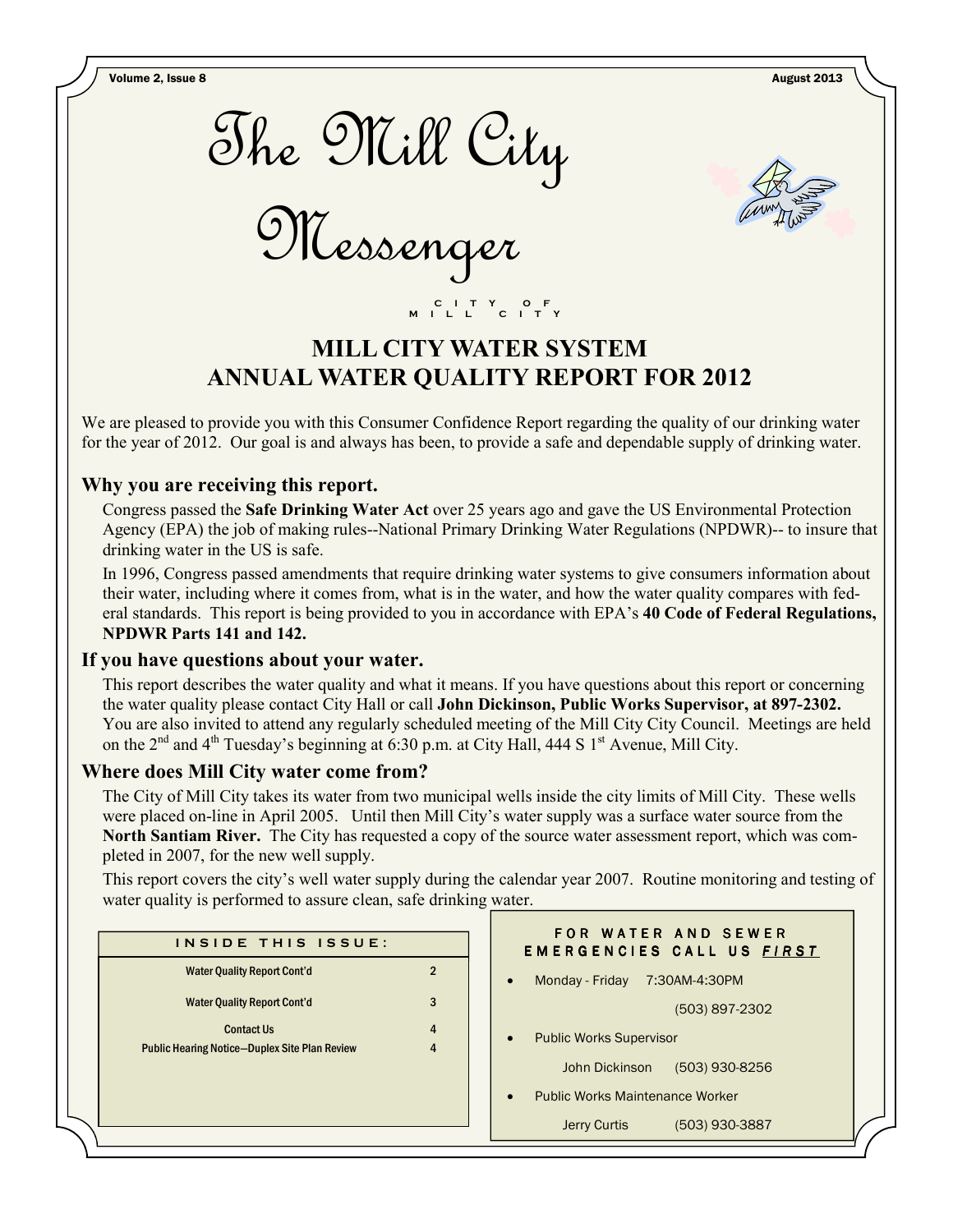### MILL CITY WATER SYSTEM

## ANNUAL WATER QUALITY REPORT FOR 2012 - CONT'D

#### What constituents might be in water?

### We are pleased to report that our drinking water is safe and meets federal and state requirements. This report shows our water quality and what it means.

The City of Mill City routinely monitors for constituents in the drinking water in accordance with federal and state laws. This report shows the results of our monitoring for the period of January 1, 2011 through December 31, 2012. As water travels over the land or underground, it can pick up substances or contaminants such as:

- Microbial constituents, such as viruses and bacteria, which may come from sewage treatment plants, septic systems, agricultural livestock operations, and wildlife.
- Inorganic contaminants, such as salts and metals, which can be naturally-occurring or result from urban storm water runoff, industrial or domestic waste water discharges, oil and gas production, mining or farming.
- \* Pesticides and herbicides, which may come from a variety of sources, such as agricultural and residential uses.
- \* Radioactive contaminants, which are naturally occurring.
- \* Organic chemical contaminants, including synthetic and volatile organic chemicals, which are by products of industrial processes and petroleum production, and can also come from gas stations, urban storm water runoff, and septic systems.

The Oregon Health Division and DEQ completed a "Source Water Assessment of the Mill City Water System", dated January 14, 2002, based on the City's surface water intake from the North Santiam River. Additionally, an assessment was completed in 2007 based on the City's water intake from the new well site. A copy of these reports has been requested from DEQ and once received, will be available at City Hall for your review. Copies may be purchased for a nominal fee.

#### Are there constituents in Mill City Water?

All drinking water, including bottled water, may reasonably be expected to contain at least small amounts of some constituents. The presence of constituents does not necessarily indicate that the water poses a health risk. More information about contaminants and potential health effects can be obtained by calling the Environmental Protection Agency's Safe Drinking Water Hotline at 1-800-426- 4791 and the Oregon Health Division at 1-503-731-4317.

#### Coliform Bacteria, what is it?

Coliform are bacteria that are naturally present in the environment and are used as an indicator that other, potentially-harmful, bacteria may be present. Mill City water is tested monthly for this, and none has been detected.

#### Is the City of Mill City's water monitored for constituents?

Mill City routinely monitors for constituents in its drinking water according to Federal and State laws. This table shows the results of our monitoring for the period of January 1, 2011 to December 31, 2012. Although we routinely monitor for more than 100 constituents, the table below will show only those constituents for which a detectable level was found.

Lead and copper in tap water results shown are for the most recent monitoring completed in September 2010. As you can see by the table below, our system had no violations for contaminant levels. Mill City's drinking water meets and/or exceeds all Federal and State requirements for constituents. We have learned through the monitoring process that some low levels of constituents have been detected. The EPA has determined that Mill City drinking water IS SAFE at these levels.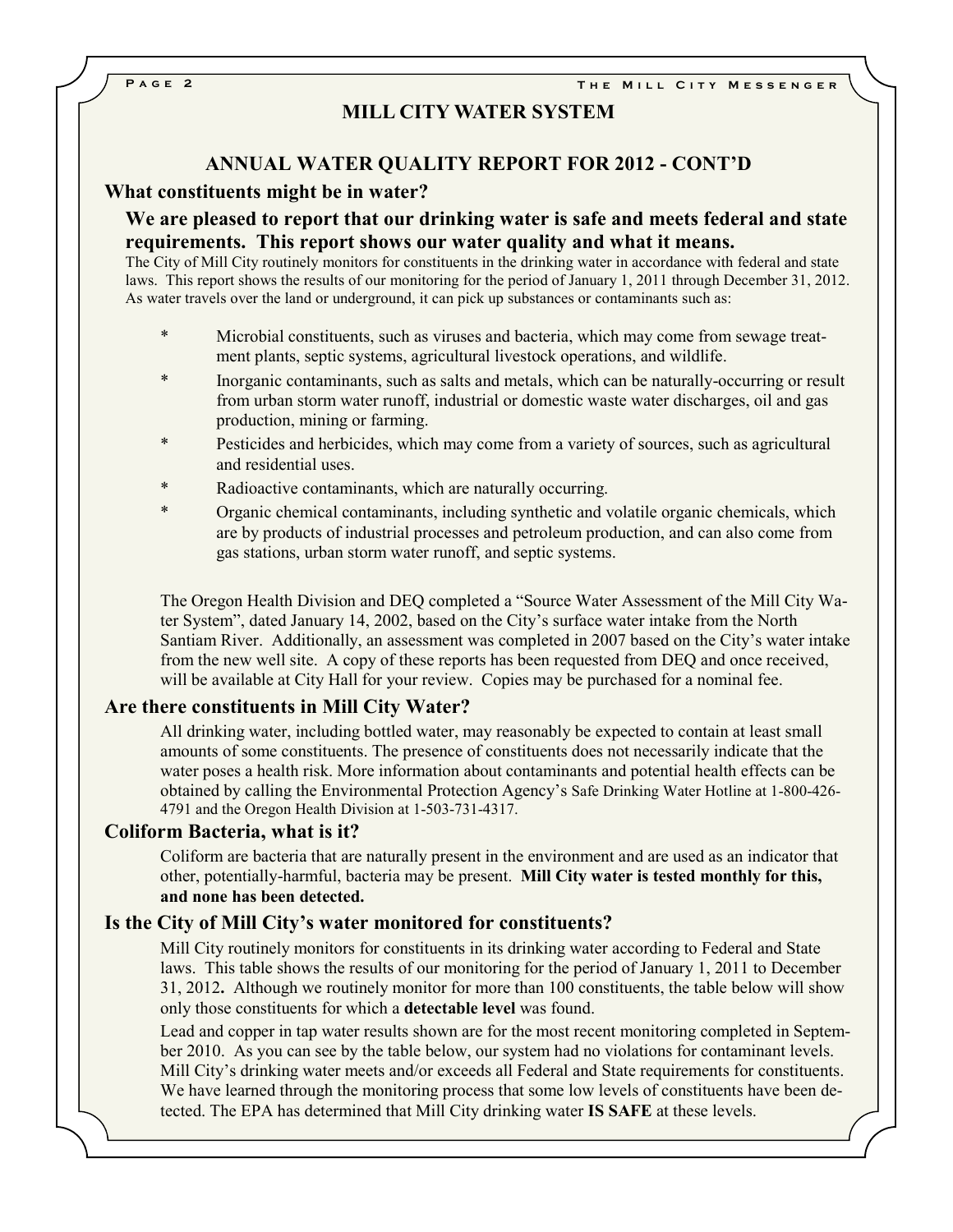| Contaminant                        | Viola-<br>tions<br>Yes / No | Level<br>De-<br>tected | Unit of<br>Meas-<br>ure | <b>Maximum</b><br>Contami-<br>nant Level<br>Goal<br>(MCLG) | Maximum<br>Contami-<br>nant<br>Level<br>(MCL) | Likely Source of Contamina-<br>tion                                                                               |
|------------------------------------|-----------------------------|------------------------|-------------------------|------------------------------------------------------------|-----------------------------------------------|-------------------------------------------------------------------------------------------------------------------|
| <b>Inorganic Constitu-</b><br>ents |                             |                        |                         |                                                            |                                               |                                                                                                                   |
| 14. Copper                         | No.                         | No.<br>Detect          | ppm                     | 1.3                                                        | $AL=1.3$                                      | Corrosion of household plumb-<br>ing systems; erosion of natural<br>deposits; leaching of wood pre-<br>servatives |
| 17. Lead                           | No.                         | .0022                  | ppm                     | $\Omega$                                                   | $AL=15$                                       | Corrosion of household plumb-<br>ing; erosion of natural deposits.                                                |

#### TEST RESULTS OF CITY OF MILL CITY WATER SYSTEM

### Important Information:

We're proud that your drinking water meets or exceeds all federal and state requirements. While we have learned through our monitoring and testing that some constituents have been detected, the Environmental Protection Agency has determined that your water is safe at these levels.

Infants and young children are typically more vulnerable to lead in drinking water than the general population. It is possible that lead levels at your home may be higher than at other homes in the community as a result of materials used in your home's plumbing. If you are concerned about elevated lead levels in your home's water you may want to flush your tap water for 30 seconds to two (2) minutes before using the water. If you have further concerns, you may wish to have your water tested by a water testing lab. Additional information is available from the Safe Drinking Water Hotline (1-800-426-4791). Lead in drinking water is rarely the sole cause of lead poisoning, but it can add to a person's total lead exposure. All potential sources of lead in the household should be identified and removed, replaced or reduced.

Maximum Contaminant Levels (MCLs) are set at very stringent levels. To understand the possible health effects described for many regulated constituents, a person would have to drink two (2) liters of water every day at the MCL level for a lifetime to have a one-in-a-million chance of having the described health effect.

Some people may be more vulnerable to constituents in drinking water than the general population. Those who may be at a higher risk are immuno-compromised persons such as persons with cancer undergoing chemotherapy, persons who have undergone organ transplants, people with HIV/AIDS or other immune system disorders, some elderly, and infants who can be particularly at risk from infections. These people should seek advice about drinking water from their health care providers. EPA/CDC has published guidelines on the appropriate ways to lessen the risk of infection from cryptosporidium and other microbiological constituents. These guidelines are available from the Safe Drinking Water Hotline (1-800-426-4791).

Please call City Hall, 503.897.2302, if you have any questions.

We work hard to provide top quality water. We ask that all our residents help us protect our water source, which is the heart of our community and way of life.

John Dickinson Public Works Supervisor